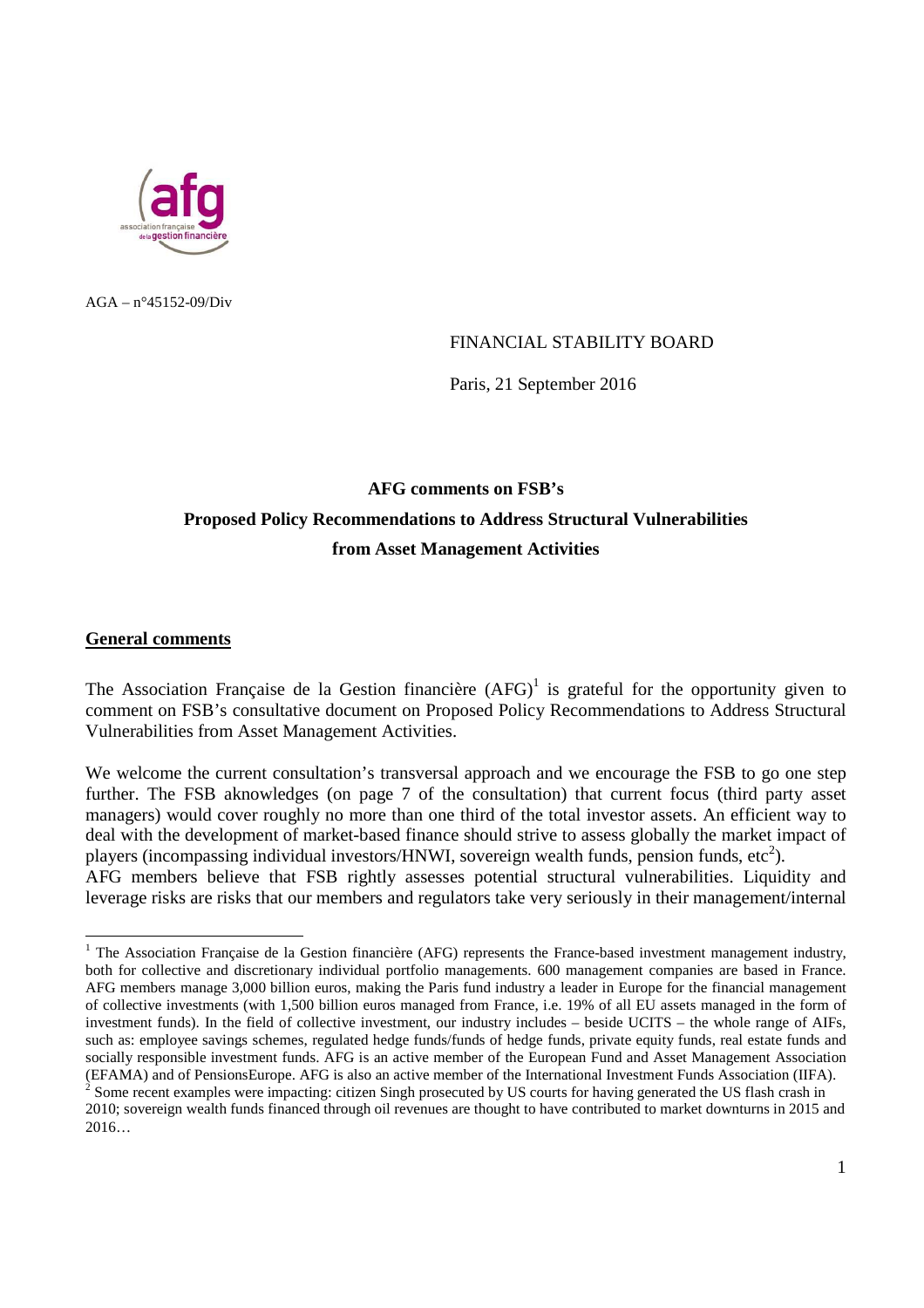rules and respectively regulatory set of rules. AFG sees little space in the European set of regulations for new requirements, such as reporting requirements, who might prove to be disruptive and counterproductive. These vulnerabilities have already been identified and tackled at European level.

AFG members totally support the FSB's undertsanding of the asset management as a stand alone sector that justify plainly its own adapted regulatory framework. Banking regulation is not applicable to asset management.

#### **AFG's answers to specific questions asked in the consultation document**

*Q1. Does this consultative document adequately identify the structural vulnerabilities associated with asset management activities that may pose risks to financial stability? Are there additional structural vulnerabilities associated with asset management activities that the FSB should address? If there are any, please identify them, as well as any potential recommendations for the FSB's consideration.* 

AFG members believe that FSB rightly assesses potential structural vulnerabilities associated with asset management activities that might pose some risks to financial stability. Liquidity and leverage risks are risks that our members and regulators take very seriously in their management/internal rules and respectively regulatory set of rules. AFG don't see any additional structural vulnerabilities. In addition, AFG sees little space in the European set of regulations for new requirements, such as reporting requirements, which might prove to be disruptive and counterproductive.

We would like to stress two important aspects related to these potential vulnerabilities and the solutions to cope with them.

- First, these vulnerabilities have already been identified and tackled at European level. Asset management is a tightly regulated activity. Funds and managers in Europe are already subject to a number of Directives and Regulations that are very prescriptive, UCITS and AIFM Directives for instance. Liquidity and leverage risks are already dealt. AIFM reporting is very exhaustive and already in place. We would like to recall also that the AIFM Directive was explicitly initiated to tackle the potential sources of systemic risk involved in asset management non-UCITS activities;
- Second, FSB is right to raise the awareness of the fact that asset management has its own specificities that justify an own adapted regulatory framework. Banking regulation is not applicable to asset management. Asset managers are not banks, they act as agents for the investors who entrust them with their money, pay a fee and carry the risks of the investments. For instance, leverage measures in Europe have been thinly worked in UCITS and AIFM Directives so as to take into account the funds' particularities. The Basel-like (banking) leverage approach was designed for the calculation of capital requirements. The unmistakable difference in goals between the two industries accounts as a major distinction between the two frameworks. UCITS and AIFM approaches have been tested in practice with no incident.

We urge FSB to acknowledge the in depth efficient work already done in these fields by the European regulators and not to impose unnecessary changes to existing proven frameworks.

We believe pension funds and sovereign wealth funds are taking part in market activities too and that a siloed approach risks being less efficient than a holistic market-wide approach.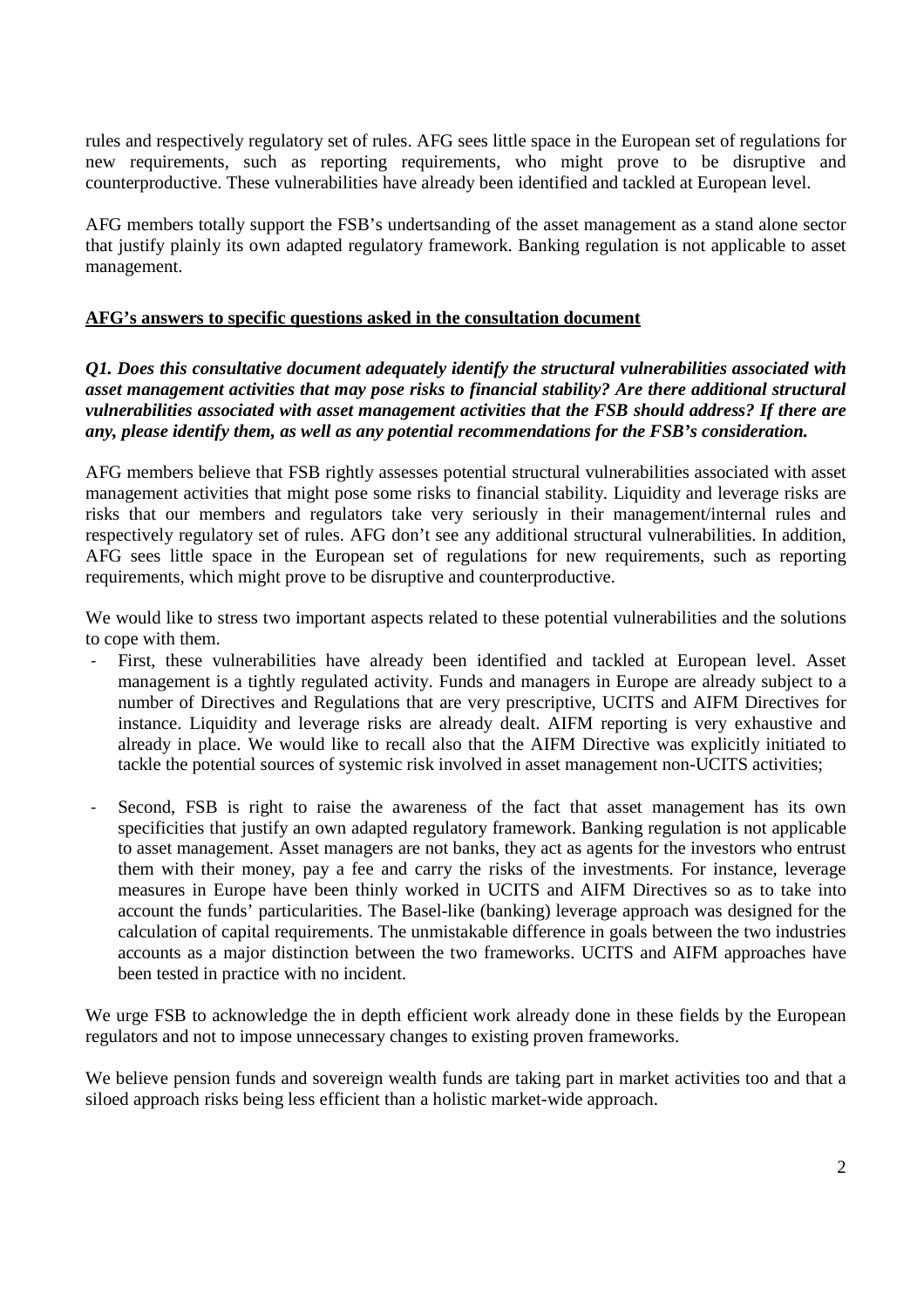Our members believe that the concerns expressed by the FSB in terms of operational vulnerabilities linked to the transfer of mandates between asset management companies are not founded. Our members think that transfer of mandates are very standard decisions that imply a minimum of agreement on the terms an delays but which do not create difficulties, even in stressed market conditions.

As far as securities lending activities by asset managers are concerned, AFG strongly believes that indemnification or guarantees (if they are provided by asset managers) should be prudentially regulated in a way comparable to what applies to banks that carry that type of activities. This remark is not limited to the SFT area but should apply more generally on all activities that are traditional banking activities.

AFG would like to recall that with the exception of CNAV money market funds (CNAV MMFs) – as also noted in the introduction to the consultative document – existing regulatory requirements have proved to be resilient. CNAVs are the exception to the fund mark to market valuation rules, because they imply with the constant value that risks are not borne by investors. Classical funds (including VNAV MMFs) do not carry this run risk generated by the first mover's advantage. The CNAV exception should not be considered as representative for the asset management's classical fund structures.

*Q2. Do the proposed policy recommendations in the document adequately address the structural vulnerabilities identified? Are there alternative or additional approaches to risk mitigation (including existing regulatory or other mitigants) that the FSB should consider to address financial stability risks from structural vulnerabilities associated with asset management activities? If so, please describe them and explain how they address the risks. Are they likely to be adequate in stressed market conditions and, if so, how?* 

Our first comment is linked to the "one size fits all" risk, which should be avoided. AFG believes that if in general these FSB's high level recommendations are wise, they fail to acknowledge sufficiently the diversity of funds and client investors. This is why, the FSB should clearly and above all promote that "one size fits all" approach is not what is intended. A proportionate and differentiated approach is the only way to ensure an effective global regulation.

Second, a gap analysis is essential on subjects contemplated by this consultation as it permits to concentrate only on those areas that may need some further regulatory attention and not pursue with either the creation of a double layer regulation or with disruptive leap-into-the-dark replacement regulation.

Third, the link between liquidity and valuation issues is of importance. When the fund displays the "right" price, there is no issue to make new liquidity in the fund by selling fund positions into the market. There is also no arbitrage issues or first mover advantage. Classical funds (non CNAV) are marked to market and permit to pass on the investor the investment risk. The CNAV exception should not be considered as representative for the asset management's classical fund structures. When funds are distributed as funds and not as deposit like instruments, investors understand that the price may move and the valuation process is established to obtain a fair price. Tools like anti-dilution levies (ADL) or swing pricing do evidence the link between valuation and liquidity concerns.

We welcome FSB's and IOSCO's positive understanding of the important and growing role of liquidity management tools, like redemption gates (deferrals), swing pricing, etc. Our members believe there is further need of assessment linked to their relative efficiency in different types of market circumstances as well as appropriateness to different types of clients. It is important to specify that these tools, in addition to benefits in terms of market stability, are protective for all investors (and especially for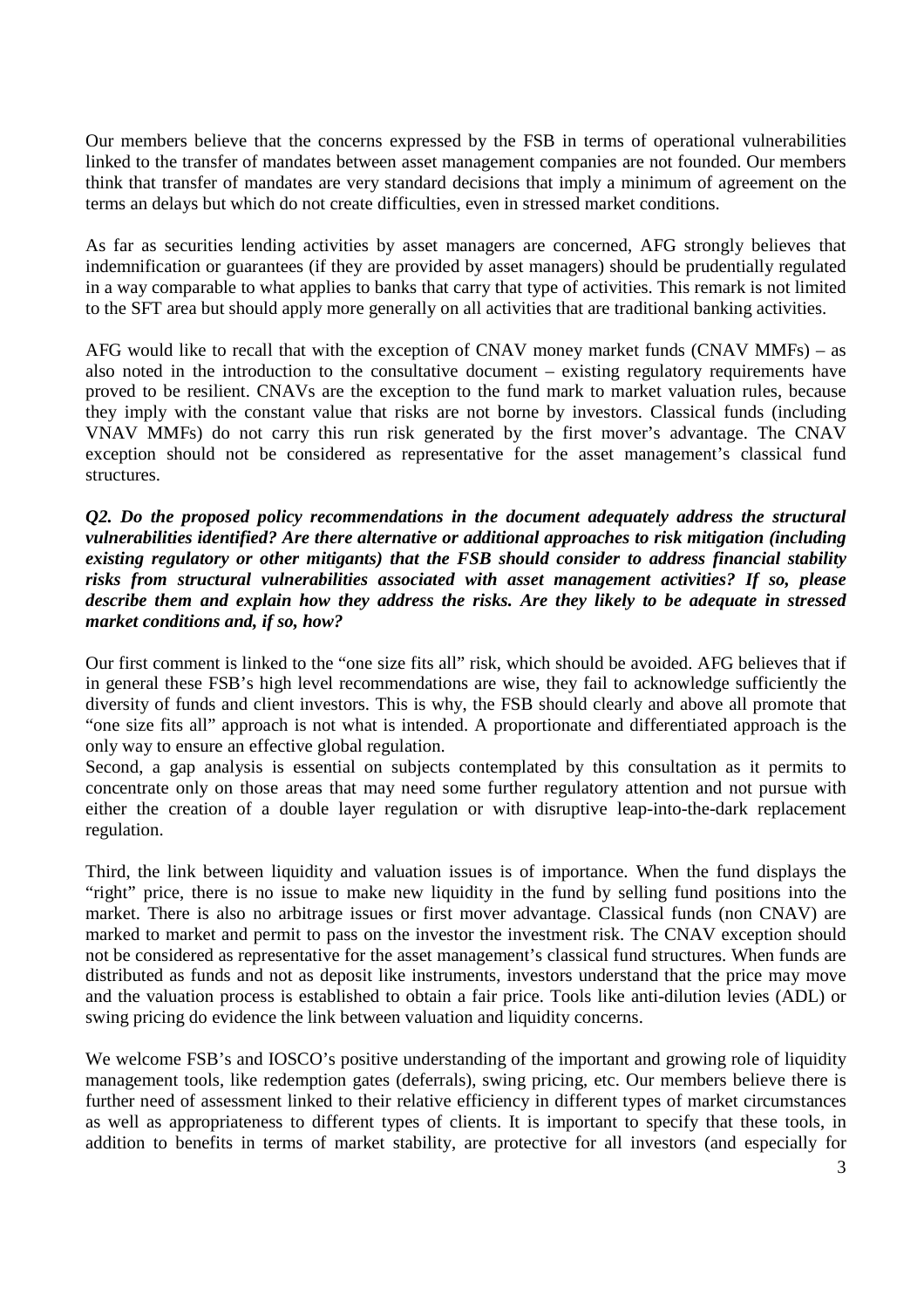investors remaining in the fund). Our members further suggest that all of the 26 tools referenced in the December  $2015<sup>3</sup>$  report published by IOSCO be given a definition (even if the document confesses that at least 3 of them have never been implemented) in order to develop cross discussions on best practices that could be copied in different jurisdictions.

Leverage is a risk identified since a long time in asset management. Some types of funds are already subject to leverage limitations. It is the case for UCITS funds, for French FIVG funds ("fonds à vocation générale", a subset of AIFs) and other identified categories of funds where leverage is limited. There is no need to have these types of funds in the perimeter. The scope should thus encompass funds that may make an excessive use of leverage compared to the asset class they invest in.

To be meaningful and effective, leverage methodologies cannot be disconnected from the notion of risk. Indeed, leverage is an issue linked to the amplification of market risk. We thus totally agree with FSB's statement that leverage measures should take due consideration of netting and hedging assumptions and be complemented by risk-based measures. AFG members are at the FSB's and IOSCO's disposal to detail the European's successful experience with the leverage calculations. We believe that the simple measure that FSB's mentions definitely corresponds to a Commitment calculation and the risk based one to a Value at Risk calculation. The interest of these calculations is triple: to be pertinent to funds' industry specificities; to permit to adapt to the type of investment portfolio; to allow setting a limit.

Our members are of the opinion that further assessment of the reality of risks on the issue of transferring mandates or client accounts should be undertaken before producing a recommendation in this field. An important feature to recall is that the security law that prevails in continental Europe is highly protective for the investor and could diminish the level of operational risk on such a transfer.

## *Q3. In your view, are there any practical difficulties or unintended consequences that may be associated with implementing the proposed policy recommendations, either within a jurisdiction or across jurisdictions? If there are any, please identify the recommendation(s) and explain the challenges as well as potential ways to address the challenges and promote implementation within a jurisdiction or across jurisdictions.*

Our members see positive effects in terms of level playing field (avoidance of regulatory arbitrage) and of global firm scale economy of targeting a more harmonised regulation. In the same time, such a target should not be a blank cheque to overwrite or double existing effective regulation for the sake of harmonisation, especially when the market structures are not similar (degree of use of efficient portfolio techniques for instance). In addition, in some fields (like liquidity management or stress tests), being too prescriptive in terms of methodology may create systemic risk. Indeed, standardised parameters may induce mimetic behaviours in the market with all managers herding to buy or to sell in the same time. Last, but not least, asset management, at least in Europe, is highly and repeatedly regulated and risk taking is overly limited. The cost of new regulation/reporting implementation is ultimately borne by the man in the street. In the field of investment, this means less monies assigned to financing the global economy or to the welfare benefit of individual persons.

Reporting issues are a very important topic to our members.

<sup>&</sup>lt;sup>3</sup> IOSCO's final report on "Liquidity Management Tools in Collective Investment Schemes: Results from an IOSCO Committee 5 survey to members" - https://www.iosco.org/library/pubdocs/pdf/IOSCOPD517.pdf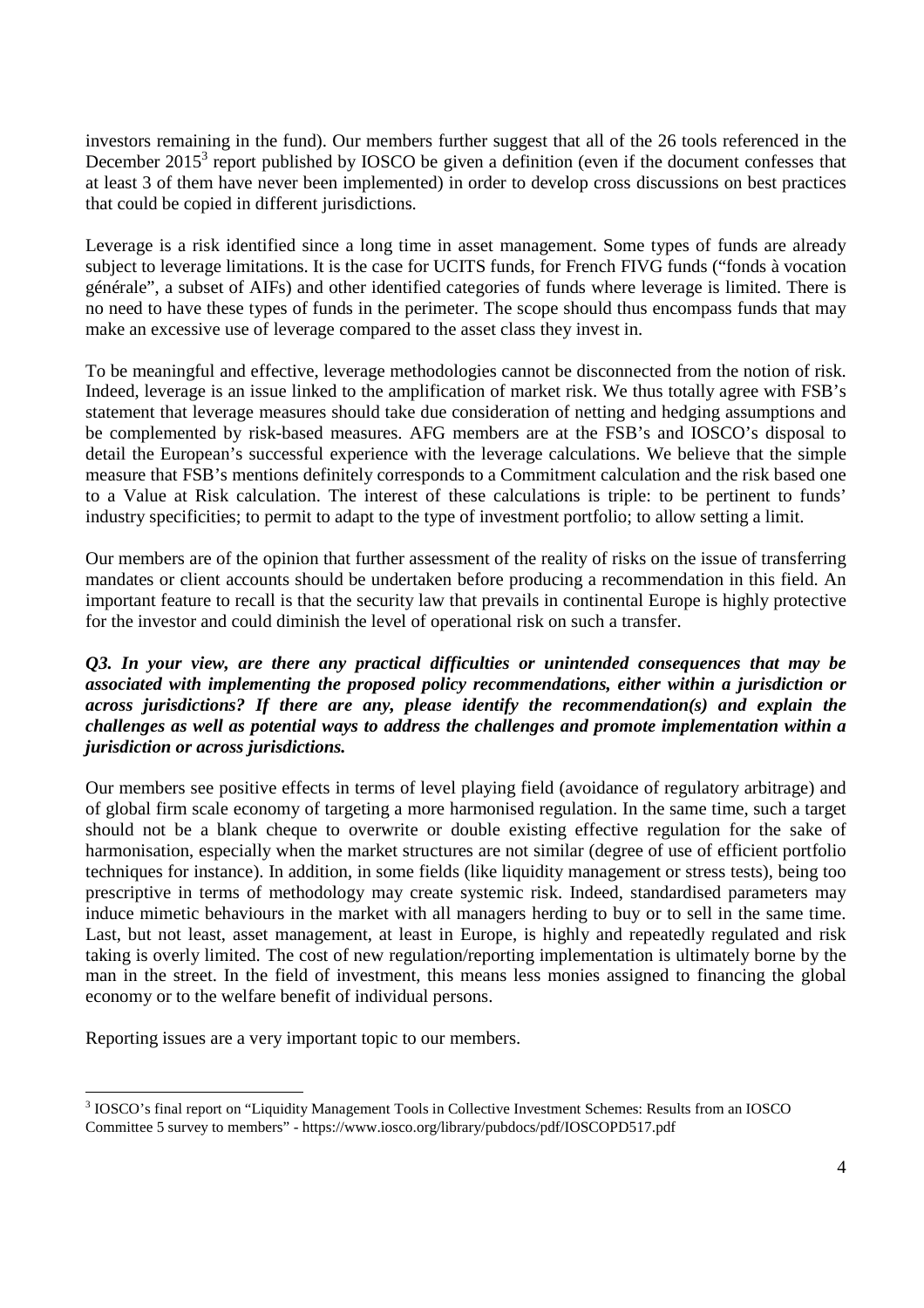Rationalisation in this field is key. Our members strive to have a simplified and unique reporting to the authorities. An assessment of the real usefulness of information is also important. Over the last years, asset managers have been suffering a heavy burden of reporting: each new regulation incorporated its own reporting requirement and they proved difficult to implement. For liquidity matters, European asset managers already report with an AIFMD Format which was heavy to implement. We strongly urge FSB to build on the existing AIFMD reporting.

Reporting to public is not serving the same purpose as reporting to authorities and can prove easily to be confusing. Our members strongly advocate that fund liquidity schedules or stress tests results should not be made available to the public. Data difficult to grasp and/or subject to time and model instability may easily be misinterpreted and create unnecessary stress that would act as a catalyst for systemic risk.

Our members strongly support IOSCO's suggestion in the statement of its board regarding data gaps in the AM industry (June 2016) to use internationally agreed standards such as LEI or UTI (and UPI) and to foster the development of centralized data hubs.

Our members see challenges related primarily with the following recommendations:

*Recommendation 6: Authorities should require and/or provide guidance on stress testing at the level of individual open-ended funds to support liquidity risk management to mitigate financial stability risk. The requirements and/or guidance should address the need for stress testing and how it could be done. In this regard, IOSCO should review its existing guidance and, as appropriate, enhance it.* 

Our members are convinced that FSB and IOSCO should avoid being too prescriptive. Also, stresstesting should not replace a market-wide approach, which should take into account the type of trading whatever the profile of the market participant is.

*Recommendation 9: Where relevant, authorities should give consideration to system-wide stress testing that could potentially capture effects of collective selling by funds and other institutional investors on the resilience of financial markets and the financial system more generally.* 

It is very important that FSB and IOSCO do not over-prescribe stress tests. In addition, stress-testing should not replace a market-wide approach, which should take into account the type of trading whatever the profile of the market participant is.

*Recommendation 10: IOSCO should develop simple and consistent measure(s) of leverage in funds with due consideration of appropriate netting and hedging assumptions. This would enhance authorities' understanding of risks that leverage in funds may create, facilitate more meaningful monitoring of leverage, and help enable direct comparisons across funds and at a global level. IOSCO should also consider developing more risk-based measure(s) to complement the initial measure(s) and enhance the monitoring of leverage across funds at a global level.* 

We agree with the Recommendation 10. Our members insist on the plurality of approches and believe the text of the  $10<sup>th</sup>$  recommendation should unambigously refer to several measures: "consistent measure**s** of leverage in funds". As a reminder, a dual system with the commitment approach and the VaR approach should be preserved, as they have been tested successfully in Europe for long.

*Recommendation 13: Authorities should have requirements or guidance for asset managers that are large, complex, and/or provide critical services to have comprehensive and robust risk management frameworks and*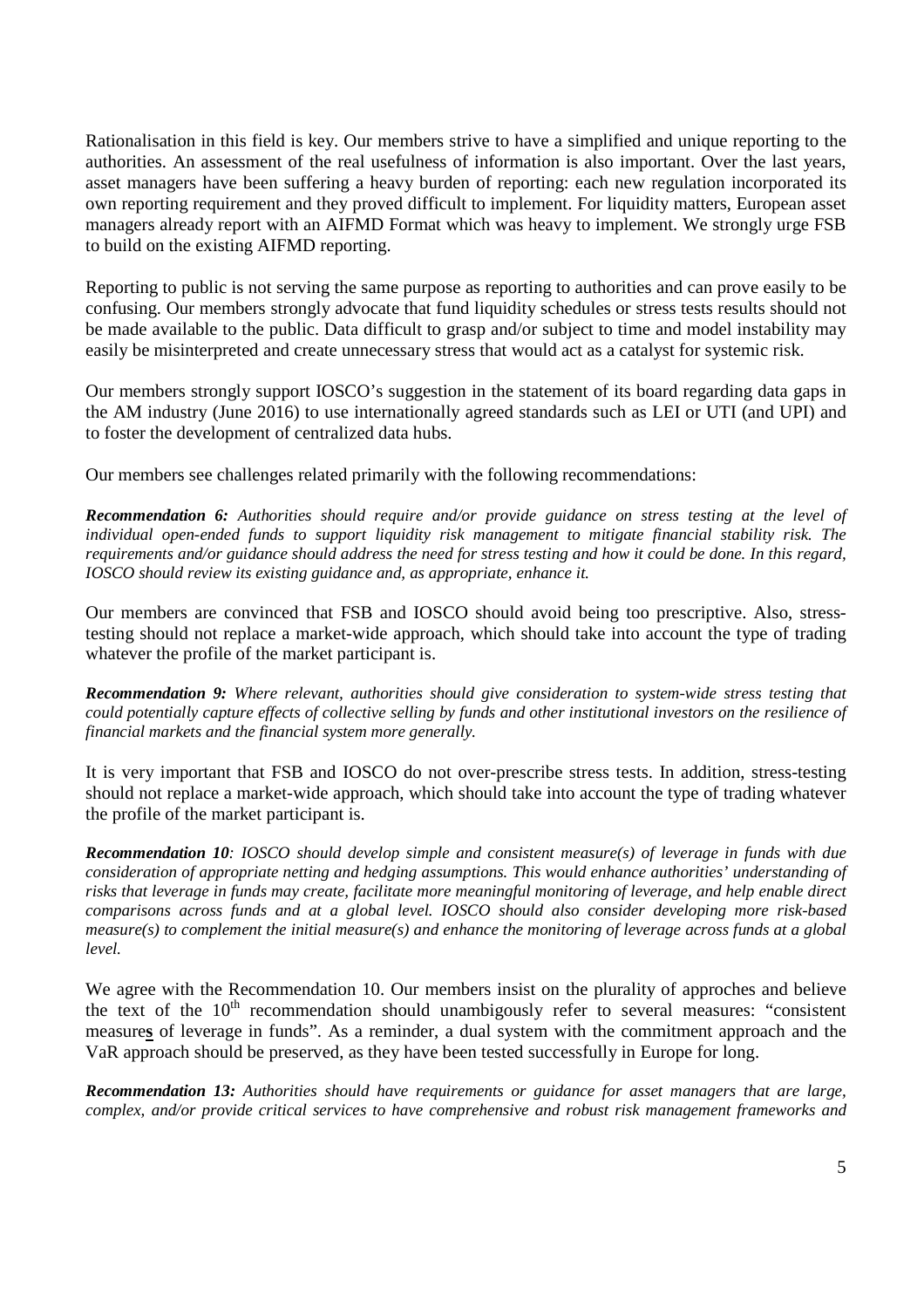*practices, especially with regards to business continuity plans and transition plans, to enable orderly transfer of their clients' accounts and investment mandates in stressed conditions.* 

Our members do not see much risk for financial stability resulting from operational difficulties for an investor to change asset manager in the case of a fund or a mandate. In general, for matters related to operational risk, proportionality should in particular take into account the type of asset or strategy.

### *Q4. In your view, is the scope of the proposed recommendations on open-ended fund liquidity mismatch appropriate? Should any additional types of funds be covered? Should the proposed recommendations be tailored in any way for ETFs?*

In general, our members believe the scope of open-ended funds is appropriate and that ETFs should be part of the scope.

We would like to recall that liquidity management is part of the portfolio management. AFG has already issued several documents of guidance on liquidity management and tools:

- AFG's Code of Practice on liquidity risk management in Collective Investment Schemes (CIS) January 2016 $4$
- AFG's Code of conduct on the use of stress tests<sup>5</sup>

-

- AFG's Code of conduct on Swing Pricing and variable ADLs<sup>6</sup>.

AFG welcomes the FSB's positive mentioning of liquidity tools that attenuate the liquidity mismatch risk.

AFG would like to remind that CNAVs, which are a particular type of vehicle, work very different from the classical funds. Risks related to this structure have been identified by the systemic instances and are to be dealt by a new set of regulations. First, we would like to stress that the CNAV exception should not be considered as representative for the asset management's classical fund structures. And second, we would like to express hope that regulatory responses in the field of CNAVs do really tackle the systemic issues that originated the need for such a regulatory move.

Regarding the Recommendation 6 on stress testing, our members strongly advocate that the FSB and IOSCO should avoid being too prescriptive on how funds should design stress tests for their funds. If stress tests were the same across the world without taking into account the diversity of funds and underlying end-investors, such tests could provide highly misleading results and potentially become paradoxically a new, additional cause of systemic risk. Banking stress testing approach is in no case applicable to funds; they do not share the same objective.

The governance process around using liquidity risk management tools in Recommendation 7 is indeed important and is already robustly regulated in AIFMD and UCITS in Europe.

<sup>&</sup>lt;sup>4</sup> http://www.afg.asso.fr/index.php/fr/textes/doc\_download/5038-afg-code-of-practice-on-liquidity-risk-management-incollective-investment-schemes-cis

http://www.afg.asso.fr/index.php/fr/textes/doc\_download/4936-code-of-conduct-on-the-use-of-stress-tests-april-2015

<sup>&</sup>lt;sup>6</sup> http://www.afg.asso.fr/index.php/fr/textes/doc\_download/4921-code-of-conduct-for-asset-managers-using-swing-pricingand-variable-anti-dilution-levies-adl-2014-modified-january-2016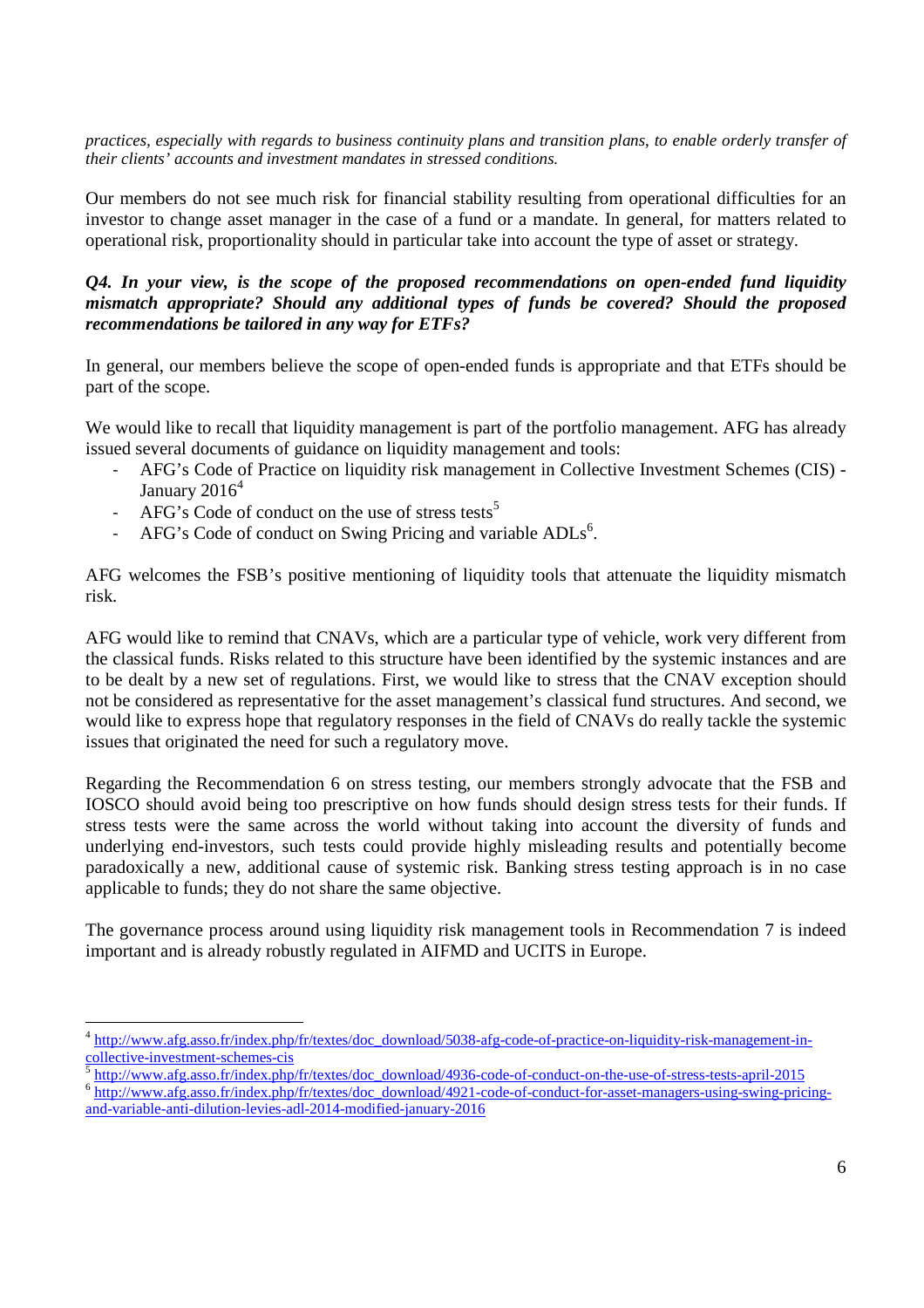We are not convinced of the reasoning behind system-wide stress tests (in Recommendation 6), unless index funds (including ETFs) are becoming preponderant. Actively managed funds permit the divergence of positions and favour an active market with a healthy price formation. In theory, an actively managed and diverse environment favours market stability. AFG sees some "regulatory risk" in this space as some regulatory stances encourage beta investing over active management as well they encourage too much of a standardisation in the field of asset management. A too high relative importance of mimetic behaviours is pro-cyclical and creates bubbles.

AFG would like to recall that asset management is a matter of investment. Fiduciary duty goes with the unique interest of investors. It is not a good idea to suggest that the market liquidity for corporate bonds could rely on funds and fund managers. This is not our calling.

Our members suggest that FSB have in mind the "big picture" which stretches out also to structurally less-liquid asset classes like infrastructures, long term loans, real estate, unlisted securities… that are not subject to temporary liquidity mismatches but to structural illiquidity. Those assets are more rarely offered through open ended funds, but should be considered separately when they are.

Regarding the extreme case of absence of liquidity for ETFs due to a withdrawal of market makers that stop trading because of market instability, we think operationally the ETF will then start to work like a classic fund. FSB's attention should here be drawn on the fact that within the EU, ESMA issued guidelines applicable to UCITS ETFs, which notably deal with market disruption situations. Pursuant to these guidelines, in the absence of liquidity on the secondary market, or any significantly disrupted situation, the manager of the ETF would be compelled to accept redemption orders directly from shareholders at a price which should not be excessive. A specific wording describing this mechanism has been inserted in the ETFs' documentation by their managers. In this context, and from an EU ETFs' perspective, we see no need for further/different regulatory developments.

## *Q5. What liquidity risk management tools should be made available to funds? What tools most effectively promote consistency between investors' redemption behaviours and the liquidity profiles of funds? For example, could redemption fees be used for this purpose separate and apart from any impact they may have on first-mover advantage?*

Our members strongly believe that competent authorities should allow as many tools as possible for fund managers, both in particular and exceptional circumstances. These tools are protective. As the understanding of the positive impact may not be of immediate reach, it is necessary to educate the public as to the reasons of these tools and their effect.

Redemption fees are the most meaningful when they take the form of an anti-dilution levy. Indeed, the key principle is the fairness to investors and as such a redeeming investor should bear the price of liquidity he generated. Redemption fees on a prescribed time schedule may also be meaningful in some cases linked to a less liquid global portfolio or some time depending activist strategies. It would harm the strategy and the remaining investors to redeem too early.

## *Q6. What characteristics or metrics are most appropriate to determine if an asset is illiquid and should be subject to guidance related to open-ended funds' investment in illiquid assets? Please also explain the rationales.*

Liquidity is not a stable metric. Measures of liquidity can only be interesting on relative and indicative terms, as declaring a security is liquid or not once for all is nonsense. We urge FSB and IOSCO to avoid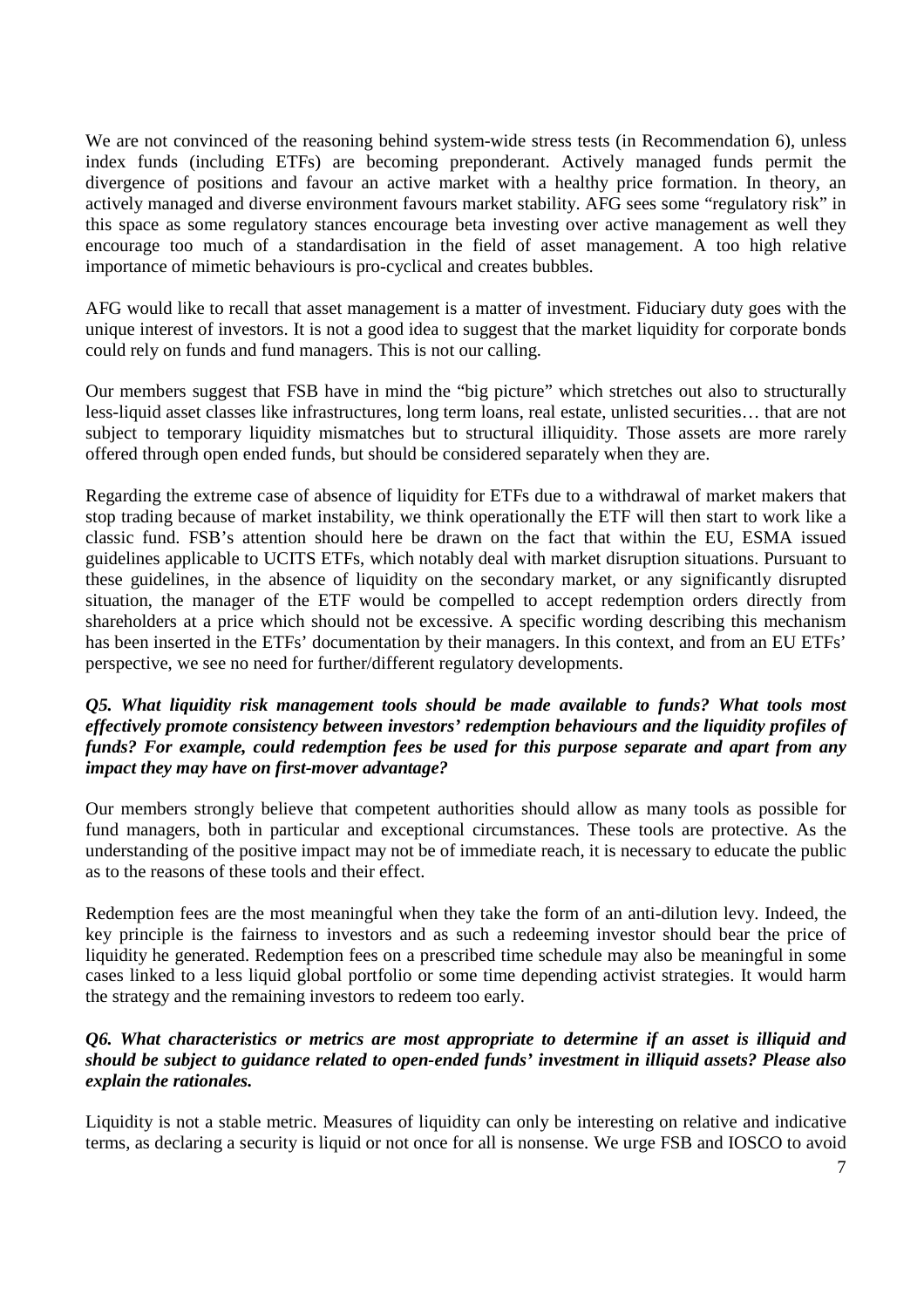trying to define what is liquid or not. We do not believe that setting a ratio for illiquid securities is a good idea. Regulation is not done for one month; it should permit to perform the act of investing in different market situations.

Setting high level principles under the supervision of market regulators remains the best way to proceed, permitting asset managers, who best know their portfolio specificities, to supervise and regularly review their limits in terms of liquidity.

AFG is opposed to setting a regulatory minimum immediate liquidity cushion. If managers need this cushion in their management, they will implement it (with the right timing and calibration). There is no need to take the manager's hand in this field. It will prove to be inefficient for each portfolio individually and at macro scale. To take an example, we have eagerly accepted in the past the principle of such a regulatory buffer for MMFs because our managers were using it in their day to day liquidity management. It was good practice as immediate liquidity cushions are totally adapted to the style of management of a MMF, as the promise of liquidity to investors in such a fund has a high importance. However, the implementation of the buffer in the proposal for a European MMF Regulation failed to take stock sufficiently of the VNAV specificities to make liquidity on the market, the available very short term liquidity instruments. It is very difficult for us today to convince that the proposed calibrations are wrong. So, we recommend careful thinking before imposing regulatory ratios, because regulatory standardised ratios are unfortunately not having the same efficiency as a fine tuned asset manager's internal practice (adapted to the strategy and type of client).

Regarding liquidity information to the public, only a narrative and qualitative approach (like the one currently proposed by  $PRIIPS<sup>7</sup>$  can be appropriate.

### *Q7. Should all open-ended funds be expected to adhere to the recommendations and employ the same liquidity risk management tools, or should funds be allowed some discretion as to which ones they use? Please specify which measures and tools should be mandatory and which should be discretionary. Please explain the rationales.*

AFG members stress the importance of discretion and flexibility in the use of risk management tools. They think that each tool should be used wisely and when appropriate. It depends on the portfolio, on the shareholders' structure, on the type of markets, etc. The manager should have at his disposal a maximum of tools so as to allow coping with different types of market situations. The definition of the rules of activation and a clear governance of the process should be set.

The ideal regulations would list all available tools in the legal framework so as to permit the use of the most appropriate (one tool or a mix of tools). The interest of such a regulation would be to ensure there is no incentive, from a competition standpoint, to ban some tools from the fund prospectus and thus give investors the false impression that this fund in particular is liquid on this asset class at all times and/or that redeeming investors would receive their cash in all situations. Unless there is a formal third party guarantee from a prudentially regulated institution (which was granted by regulation the right to give enforceable guarantees), it is the investors who bear the investment risk and they should benefit from

<sup>&</sup>lt;sup>7</sup> PRIIPS designates the Regulation (EU) No 1286/2014 of the European Parliament and of the Council of 26 November 2014 on key information documents for packaged retail and insurance-based investment products (PRIIPs). Those producing or selling packaged retail investment and insurance-based investment products (PRIIPs) will have to provide key information documents (KIDs) from the end of 2016.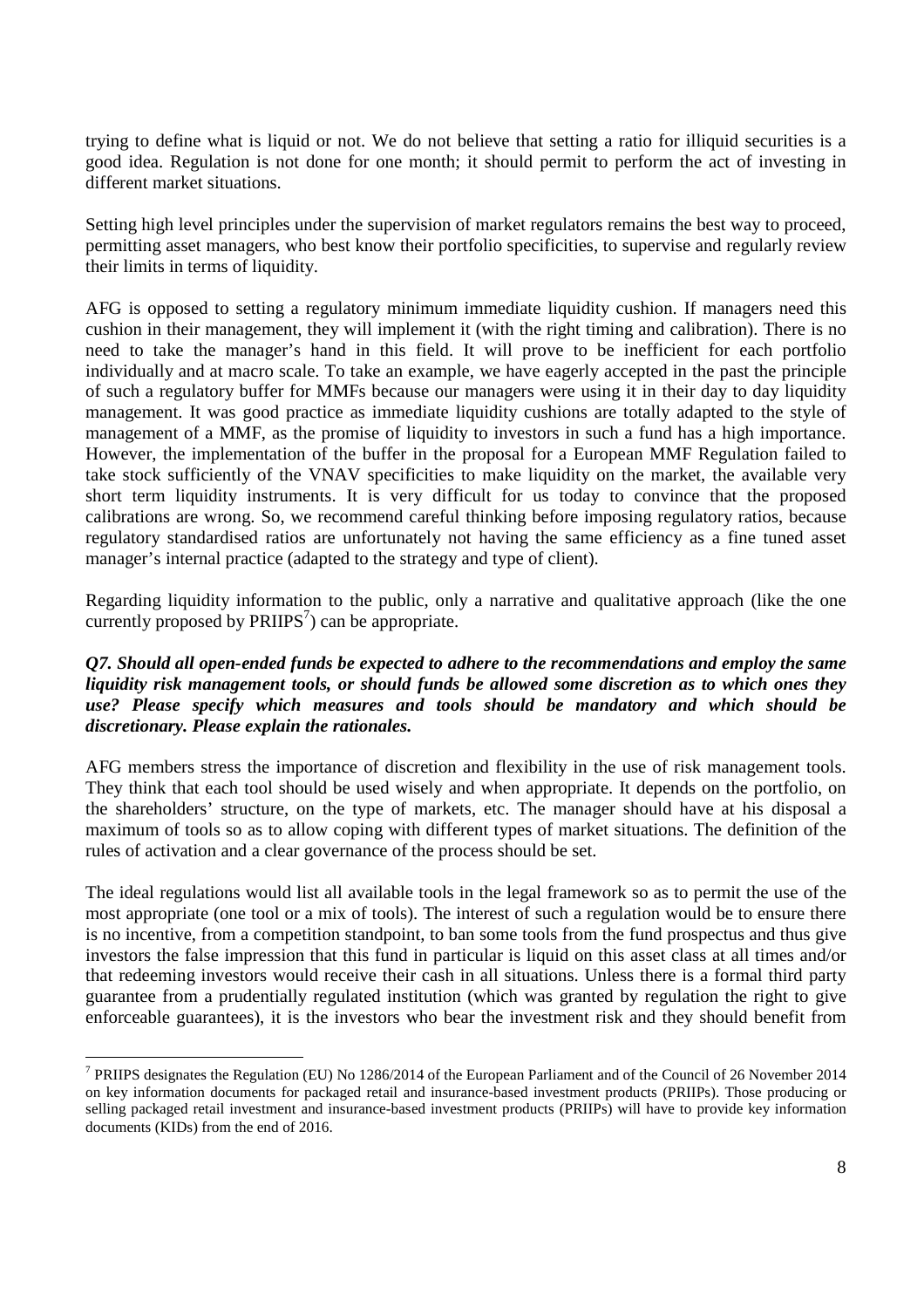equal/fair treatment. This is already the case of the suspension in European law. We believe this could also be the case of gates. In any case, when new tools meant to protect investors are available, it is considered counterproductive to give investors the choice to leave because a new tool is being added. Otherwise, these tools will not be implemented and ready for use in many funds and the next crisis will result in stressed liquidity conditions that funds will have the same old difficulties to manage.

AFG strongly disagrees with a standardised regulatory stress testing programme. Even if it is well intentioned, the result will necessarily be with little connexion to the real risk to be captured in a particular type of fund. Either the type of fund is not having sufficient risk factors and/or capacity of amplification of risks to justify being in the perimeter or the fund really needs such a scrutiny (and in the latter case, the stress test should be appropriately calibrated to be meaningful). In addition, it should be clearly mentioned that asset managers do not manage their funds by looking at the stress test results, which are extreme case simulations. Last but not least, asset managers are not banks and the banking stress testing approach cannot be transferred to funds. We do not clearly see the reasoning behind the recommendation  $n^{\circ}$  9 that confuses the role of NCA<sup>8</sup>s to aggregate risk measurements to gain a global view of potential risk and the stress testing exercise that is only meaningful at the level of the fund. We do not find evidence to support a "collective behaviour" risk in asset management. The best defence against such an unlikely risk is to ensure flexibility in the way management is performed.

# *Q8. Should authorities be able to direct the use of exceptional liquidity risk management tools in some circumstances? If so, please describe the types of circumstances when this would be appropriate and for which tools.*

Competent authorities already possess the power to direct the use of exceptional tools. It is important that authorities act in cooperation with both affected funds and the industry as a whole when facing such situations. Equally, fund managers would obviously be expected to coordinate closely with their competent authorities before employing exceptional liquidity risk management tools. This is particularly the case for subscriptions/redemptions suspensions or gating.

It the meantime, it should be mentioned that we do not believe that tools should be actionable only on request or with the validation of the NCA. The governance body of the liquidity management risk process should be responsible for supervision and decision.

As mentioned at the previous question, we believe that the introduction of new tools (either by the asset manager of by way of regulation) should be made with immediate application and made known to the public by any means. This is the only way to favour tool implementation and get ready in case of serious stress or crisis.

# *Q9. In developing leverage measures (Recommendation 10), are the principles listed above for IOSCO's reference appropriate? Are there additional principles that should be considered?*

There is no unique measure of leverage that can adequately grasp the capacity of amplification (the gearing) of underlying risks in all types of funds.

In Europe, after years of hard work regulators created a set of leverage measures. We tested them for a number of years and we believe we can conclude that a multiple measure of leverage continues to be the

<sup>&</sup>lt;sup>8</sup> NCA designs in the European jargon a National Competent Authority (for instance AMF for French funds)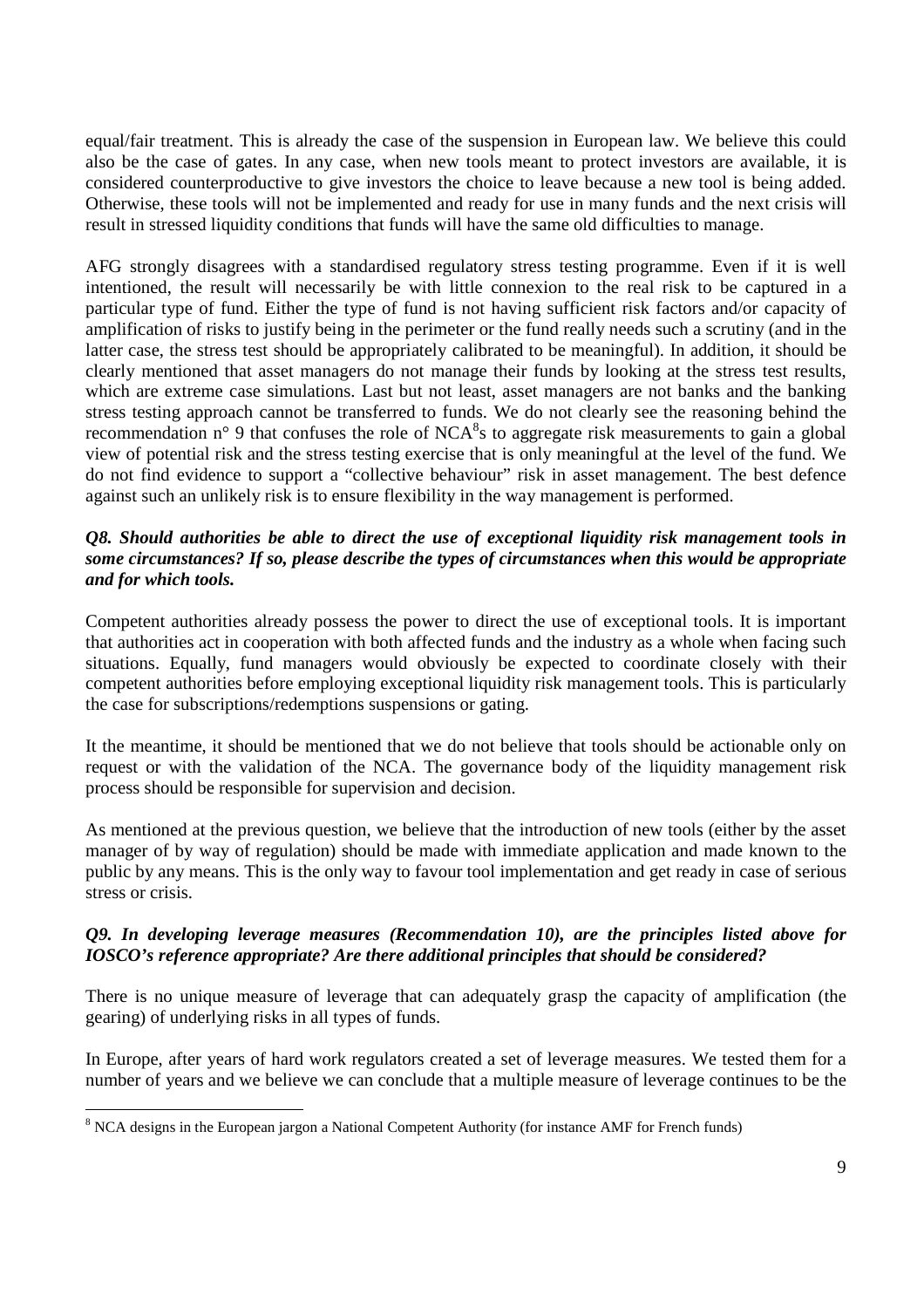best solution. Investment funds, whether open-ended or closed-ended, represent a very wide diversity of investors and employ a wide diversity of investment strategies. Different measurements of leverage are appropriate to be more meaningful depending on the type of fund.

To be meaningful and effective, leverage methodologies cannot be disconnected from the notion of risk. Indeed, leverage is an issue linked to the amplification of market risk (gearing). We thus totally agree with FSB's statement (in Recommendation 10) that leverage measures should take due consideration of netting and hedging assumptions and be complemented by risk-based measures. AFG members are at the FSB's and IOSCO's disposal to detail the European's successful experience with the leverage calculations. We believe that the simple measure that FSB's mentions definitely corresponds to a Commitment calculation and the risk based one to a Value at Risk calculation (UCITS rules permit the use of either absolute VaR or relative Va $R^9$  indicators). The interest of these types of measures is triple: to be pertinent to funds' industry specificities; to permit to adapt to the type of investment portfolio; to allow setting a limit (where needed).

Although interesting, gross figures are less meaningful in terms of real capacity of amplification on a given risk and they incorporate also other type of indications, such as on counterparty risk.

We are convinced that a new measure from scratch will do no better than currently existing regulatory set in Europe, which has been positively tested for many years. We thus don't think that the objective should be the harmonisation at all costs, especially when there are other types of implications such as leverage limitations (UCITS funds and UCITS like funds for instance) or client reporting. Too simple an approach may eventually not permit efficient portfolio management, which adds value for investors.

Measurement is a way to put a warning and draw attention of the supervisor. In order to avoid false signals, it is important to properly calibrate the measure and to choose the relevant methodologies and scope.

### *Q10. Should simple and consistent measure(s) of leverage in funds be developed before consideration of more risk-based measures, or would it be more appropriate to proceed in a different manner, e.g. should both types of measure be developed simultaneously?*

AFG strongly believes that the European example is a good one. Some funds' risk may not adequately be captured by the commitment method. This is why the VaR method is used as an alternative. We cannot see the rationale to develop the framework only partly.

# *Q11. Are there any particular simple and consistent measures of leverage or risk-based measures that IOSCO should consider?*

Yes, we would like to give the UCITS example of a set of two principal alternative methodologies: a commitment method (a more simple method) and a Value at Risk (absolute and relative). A complementary method permits to apply the commitment method to some particular types of structured funds.

The Relative VaR is defined (by the CESR's Guidelines on Risk Measurement and the Calculation of Global Exposure and<br><sup>9</sup> The Relative VaR is defined (by the CESR's Guidelines on Risk Measurement and the Calculation of Glob Counterparty Risk for UCITS - https://www.esma.europa.eu/sites/default/files/library/2015/11/10\_108.pdf) as the VaR of the fund divided by the VaR of a benchmark or a reference portfolio (i.e. a similar portfolio with no derivatives). UCITS portfolios (as well as French AIFs that are UCITS like) use this alternative measure of gearing to comply with the global exposure limit (200%). Indeed, the VaR on the UCITS portfolio should not exceed twice the VaR on the reference portfolio.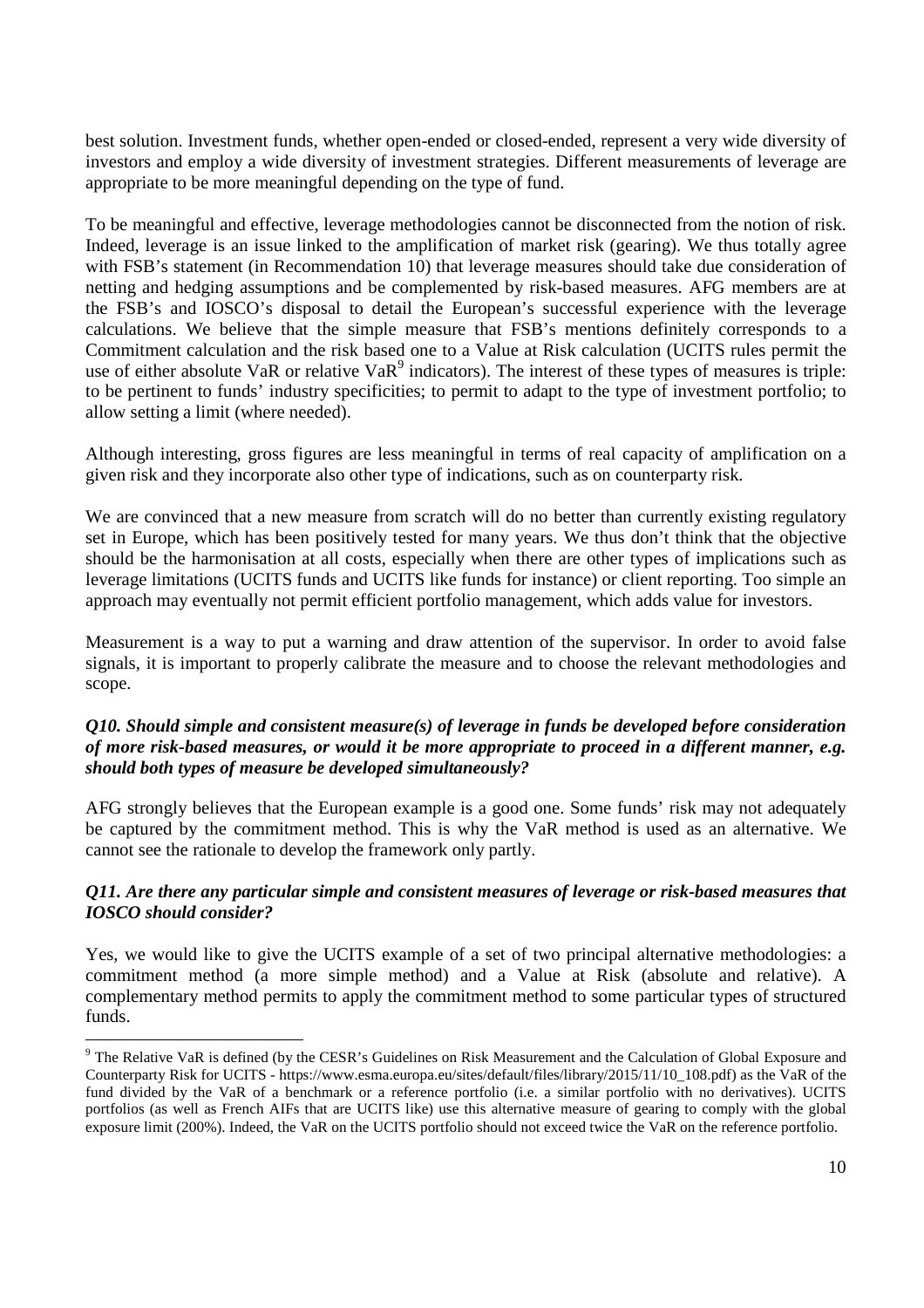In Europe, two principal alternative methods permit to adapt to the particular type of strategies operated within a fund (one adapted for more simple and straightforward strategies – the "commitment method" and another one for more complicated strategies or instruments used and particularly where the commitment method would not help to apprehend correctly the underlying risk – the "Value at Risk method").

Regarding the "commitment method" (which constitutes a linear approximation), detailed provisions of netting, duration-netting, hedging (with the market value of security positions that can be used to offset gross commitment) and cash netting (when cash + derivative is equivalent to holding a cash position in the given financial asset) permit to adjust the method to give a more precise view of the real capacity of amplification of risks present in the fund.

Regarding the "Value at Risk method", provisions of stress testing and back testing complement the use of the method. The use of the VaR method allows for integrating all types of instruments in the calculation and thus permits financial innovation. The VaR method allows for balancing different types of instruments' risks (which is not the case for exposure-based methods, such as the commitment method). Indeed, the commitment method simply adds up equity risk and fixed income risk. Leverage calculations should properly reflect the market risks. Developments implemented by the European Securities Markets Authority (ESMA) regarding possible netting among financial instruments based on their sensitivity to different market variables under the commitment method definitely remain a huge accomplishment. Nevertheless, the commitment method remains "empirical" in the sense it cannot be exhaustive and favours certain strategies over others. Even if correlations are time-varying, global exposure calculated through methods that take into account risks that effectively compensate, like VaR, are more precise provided that the models used are properly calibrated through an extensive back testing.

# *Q12. What are the benefits and challenges associated with methodologies for measuring leverage that are currently in place in one or more jurisdictions?*

The Commitment and VaR methodologies we have mentioned before have been successfully tested in Europe at least since 2006.

The EU regulation and more precisely the two directives, UCITS and AIFM address in depth the question of leverage in a fund. Our members insist on the fact that Europe has developed a strong regulatory framework that limits leverage of funds. This goes back to many years for UCITS and is more recent for AIFs. The EU has already identified leverage as a risk in the asset management industry and addressed it with a set of two principal measures (The Commitment measure and the VaR measure). Gross measures are also part of the package in the AIFM framework, but they are less meaningful in terms of real capacity of amplification on a given risk and they incorporate also other type of indications, such as on counterparty risk. The Commitment method is also adapted to a scenario based commitment method for the particular case of certain types of structured funds.

The leverage measures mentioned are focusing on the leverage stemming from the use of derivatives. Balance sheet borrowing is the exception and is not allowed for funds offered to the public; UCITS for example can borrow up to 10% of their NAV and this facility is generally provided for by the depositary with a view to heal a breach in the settlement process of a transaction; the same applies for UCITS like AIFs offered to the public. Also, UCITS and UCITS like AIFs offered to the public cannot build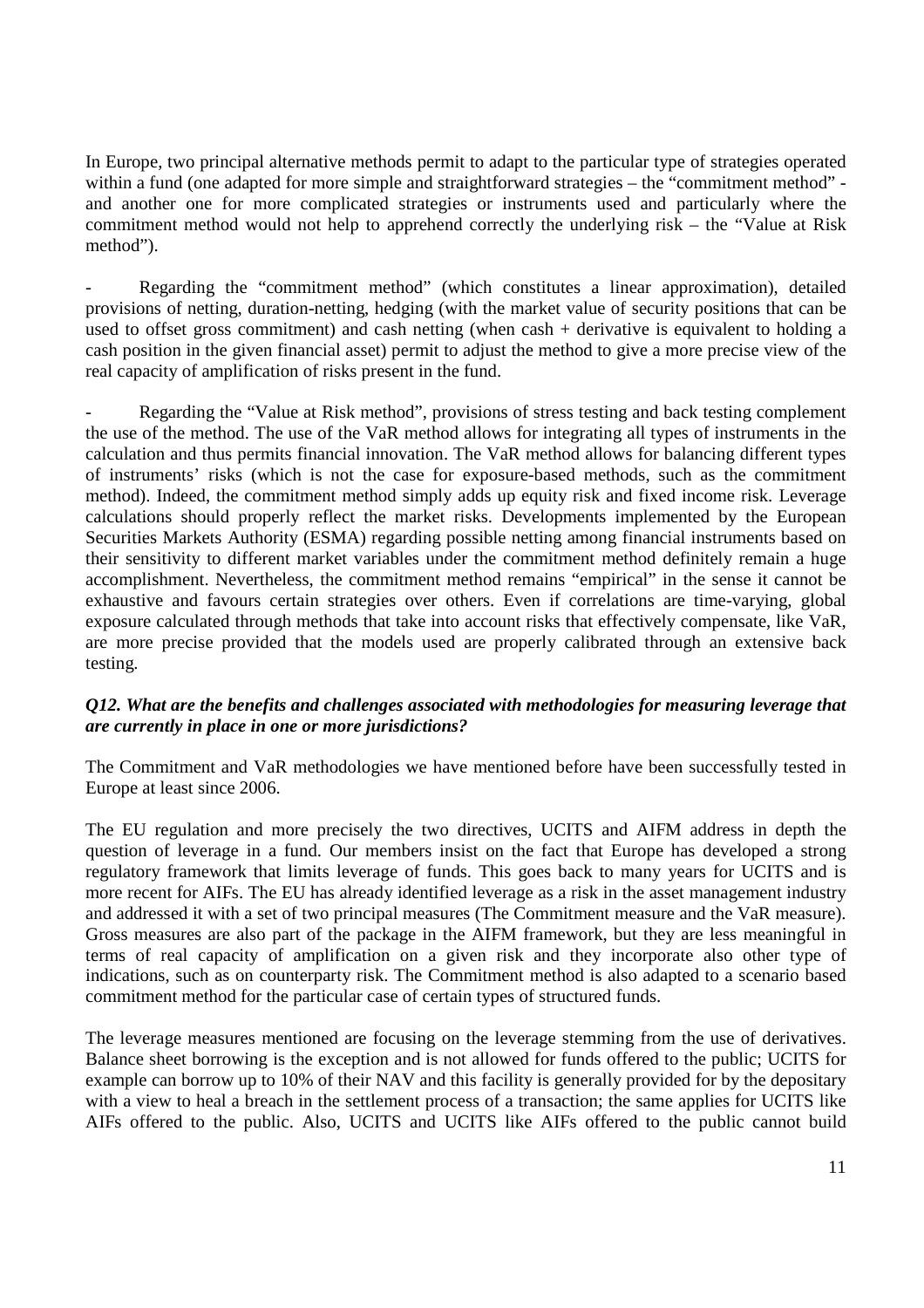leverage through repos or securities lending since European regulation prevents from using cash collateral for investment purposes.

We believe that European regulators are right to have set leverage measures that relate to risk, not to a simple sum of notionals, as the objective is to minimise the risks to investors and the system. The European method accounts for the netting and hedging of value of derivatives used that truly act as hedges, i.e. actually act to reduce the risks (it should be mentioned also that the netting and hedging arrangements involve also security positions, ie the market value of security positions can be used to offset gross commitment). For instance, the use of currency derivatives are most of the time meant to be hedges so as to effectively temper the effects of currency fluctuation on the fund's returns. A too simple method may give as risky a strategy using heavily currency hedging, while the actual result is a fund that reduces currency and volatility risks. And in conjunction with rules regulating the counterparty risk (such as collateral measures and/or central compensation as well as counterparty risk limits<sup>10</sup>), there is no additional risk brought to the fund.

It is also important to note that the use of derivatives may also be a less costly and more liquid means of obtaining an exposure to a financial asset without changing the risk profile of the fund. This is why there are in the case of commitment calculation some compensation rules between the derivative and the amount of cash held in portfolio (this is equivalent to holding a cash position in the given financial asset).

We believe that FSB should mandate IOSCO to analyse existing regulations and measurements of leverage of funds in different jurisdictions and discuss with the local or regional authorities to gain a better flavour of possible outcomes. We strongly suggest capitalizing on the experience of UCITS and AIFMD in the EU.

### *Q13. Do you have any views on how IOSCO's collection of national/regional aggregated data on leverage across its member jurisdictions should be structured (e.g. scope, frequency)?*

We believe that existing UCITS and AIFM reporting should be taken into account to allow for the aggregation of data at IOSCO level.

It would be unfair that those jurisdictions that are ahead in the field of reporting of leverage be penalized by the introduction of new requirements. A full assessment of the existing system and its efficiency is needed.

We believe that a semi-annual collection of data is far sufficient and that the scope should only include relevant funds (such as significant in size and leverage or combining high leverage and a good proportion of assets with a low liquidity, etc). Only some funds need to be spotted. The false good idea would be to have such a large scope that too many funds are captured inefficiently.

*Q14. Do the proposed policy recommendations on liquidity and leverage adequately address any interactions between leverage and liquidity risk? Should the policy recommendations be modified in any way to address these interactions? If so, in what ways should they be modified and why?* 

<sup>&</sup>lt;sup>10</sup> These rules are part of the European regulatory framework either through the EMIR Regulation or product regulation such as the UCITS Directive.